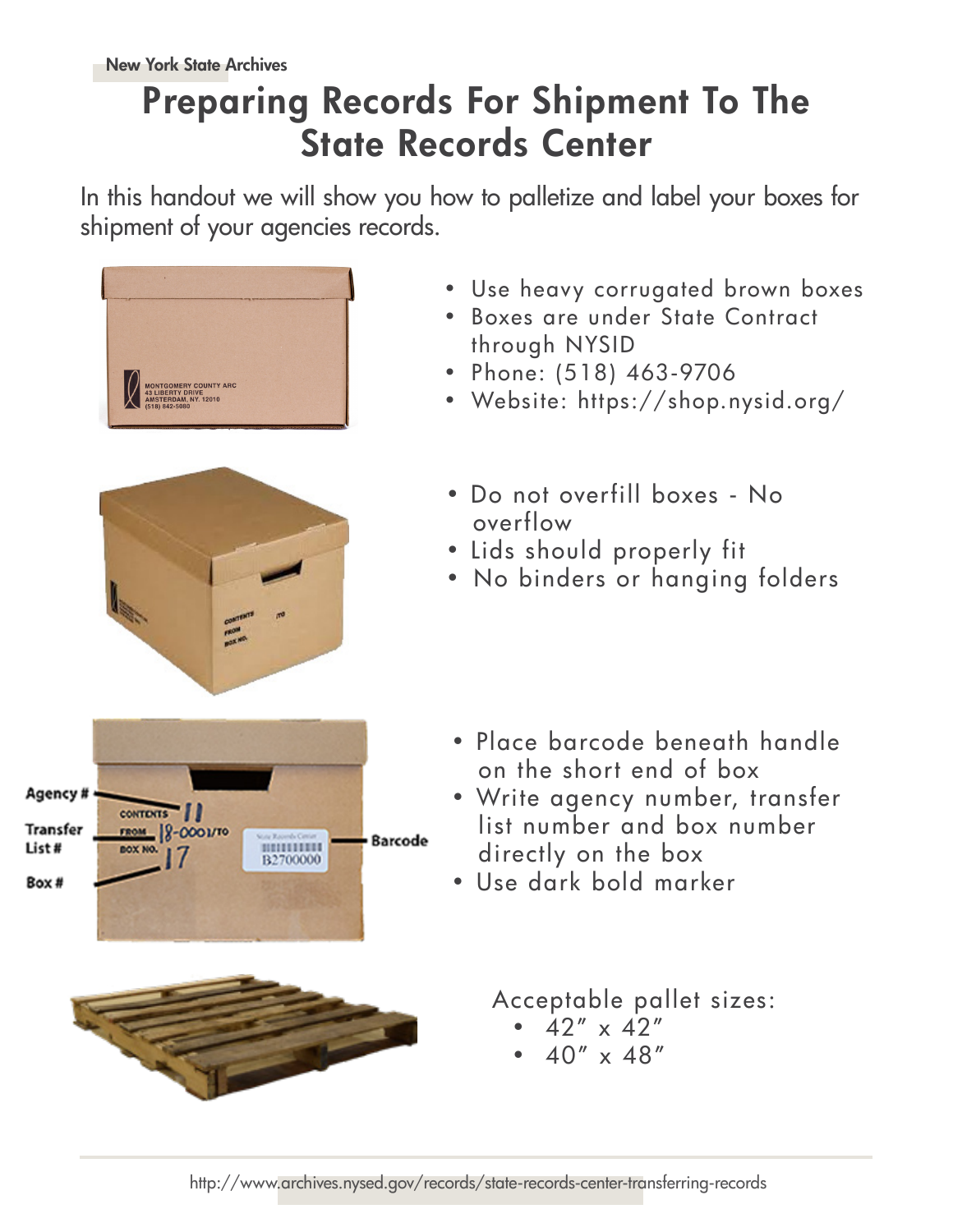## Palletizing Boxes

## Using the interlocking pinwheel stacking method for palletizing boxes:



Step 1 **Place the heaviest boxes on the bottom layer** with labels facing outward.



Step 2 **Step 2** Put the next two boxes on the pallet, with barcodes facing out, adjacent to first two (keeping them tight together).





Step 3 **Place two more boxes with barcodes facing out** Place two more boxes with barcodes facing out adjacent to boxes 3 and 4 (keeping them tight).

Step 4 **Place the last two boxes on bottom layer with** barcodes out, adjacent to the first two on the pallet (again making sure the "square" is tight).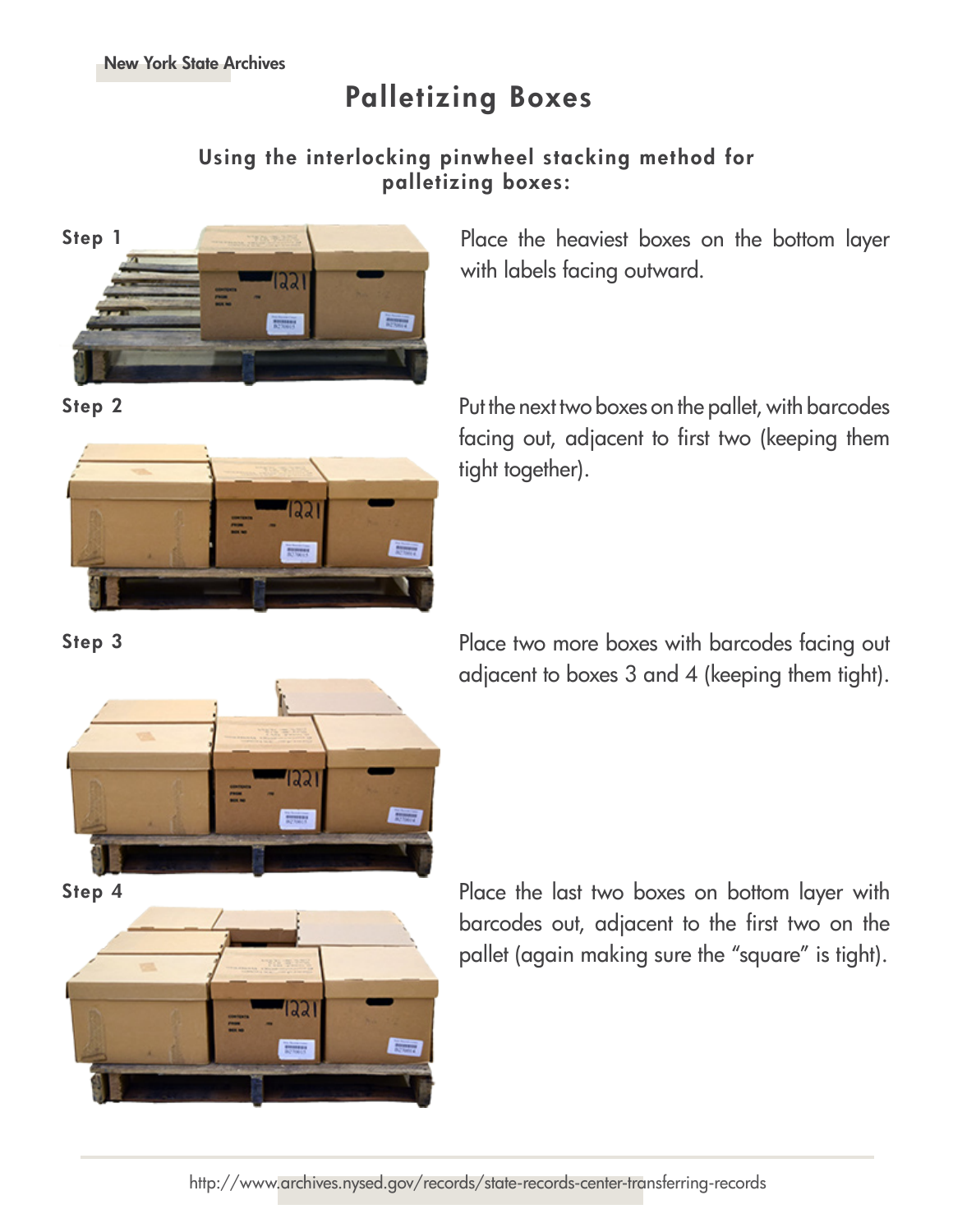

Step 5 Start next layer with the next heaviest boxes, rotate starting boxes one quarter of a turn (with barcodes facing out) to interlock the pallet.



Step 6 Place next two on that layer adjacent to the first two of the layer (keep the boxes tight together) with barcodes out (should be offset to first layer to inter lock the pallet).



Step 7 **Put next two on the second layer (barcodes out)** adjacent to the previous two, keeping boxes tight to interlock layer.



Step 8 Put final two boxes on second layer

http://www.archives.nysed.gov/records/state-records-center-transferring-records